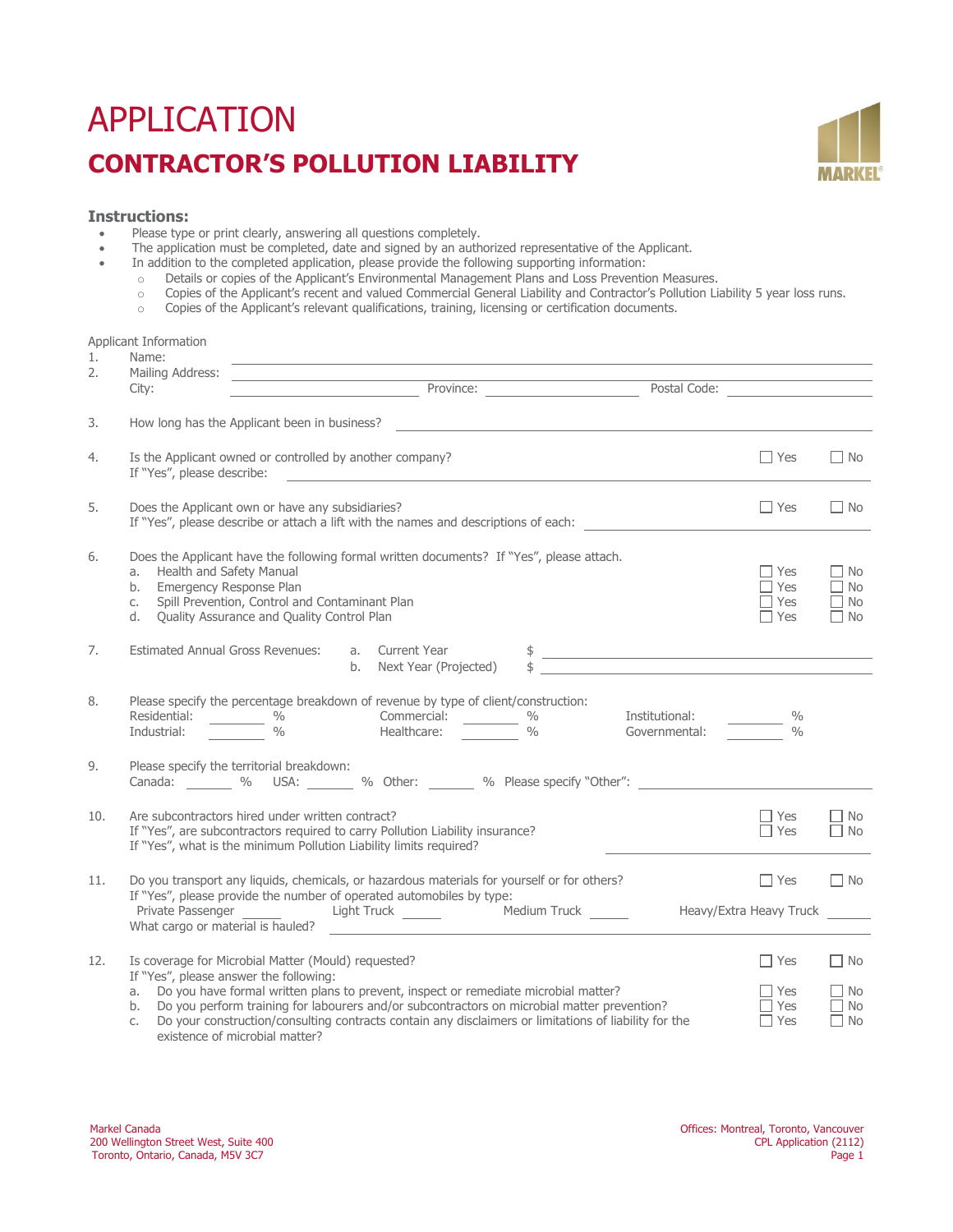13. Please identify the projected revenue by specific categories and the percentage of subcontracted for each. The sum of contracting operations gross revenues should equal the projected revenues indicated in question 7.b., above.

| <b>Contracting Operations</b>                     | <b>Projected Gross Revenue</b> | % Subcontracted |
|---------------------------------------------------|--------------------------------|-----------------|
| Abatement / Remediation Activities                |                                |                 |
| Asbestos - Residential                            |                                |                 |
| Asbestos - Non-Residential                        |                                |                 |
| Mould - Residential                               |                                |                 |
| Mould - Non-Residential                           |                                |                 |
| Other (Specify) - Residential                     |                                |                 |
| Other (Specify) - Non-Residential                 |                                |                 |
| Carpentry / Framing                               |                                |                 |
| Demolition / Dismantling                          |                                |                 |
| <b>Dredging Activities</b>                        |                                |                 |
| Expansion of Waterways                            |                                |                 |
| Remedial                                          |                                |                 |
| Drilling                                          |                                |                 |
| <b>Environmental Activities</b>                   |                                |                 |
| Oil & Gas                                         |                                |                 |
| Water                                             |                                |                 |
| Electrical                                        |                                |                 |
| Emergency Spill Response & Cleanup                |                                |                 |
| General Construction & Management                 |                                |                 |
| <b>Environmental Activities</b>                   |                                |                 |
| Non-Environmental Activities                      |                                |                 |
| Groundwater & Soil Activities                     |                                |                 |
| Cleanup                                           |                                |                 |
| In-situ Treatment                                 |                                |                 |
| Sampling                                          |                                |                 |
| Hauling                                           |                                |                 |
| Dry Goods                                         |                                |                 |
| Oilfield Fluids                                   |                                |                 |
| Petroleum - Residential                           |                                |                 |
| Petroleum - Non-Residential                       |                                |                 |
| <b>Hazardous Wastes</b>                           |                                |                 |
| Non-Hazardous Wastes                              |                                |                 |
| Other (Specify)                                   |                                |                 |
| HVAC / Mechanical (including Duct Cleaning)       |                                |                 |
| Residential                                       |                                |                 |
| Non-Residential                                   |                                |                 |
| Industrial Cleaning (including Septic / Sewer)    |                                |                 |
| Landfill Construction / Expansion / Capping       |                                |                 |
| Landscaping - Non-Spraying Activities             |                                |                 |
| Landscaping - Spraying Activities                 |                                |                 |
| Liner Installation                                |                                |                 |
| Logging                                           |                                |                 |
| Marine Construction or Other Marine Activities    |                                |                 |
| Masonry & Concrete                                |                                |                 |
| Painting & Coating                                |                                |                 |
| PCB Handling                                      |                                |                 |
| Pipeline Construction                             |                                |                 |
| Plumbina                                          |                                |                 |
| Railroad Construction                             |                                |                 |
| Residential Home Construction                     |                                |                 |
| <b>Restoration Contracting</b>                    |                                |                 |
| Roofing                                           |                                |                 |
| Soil Excavation / Grading                         |                                |                 |
| Storage Tank Installation / Removal / Maintenance |                                |                 |
| Aboveground Storage Tanks                         |                                |                 |
| Underground Storage Tanks                         |                                |                 |
| Street & Road Construction                        |                                |                 |
| Third Party Facility Operation & Maintenance      |                                |                 |
| Other Contracting Activities (Specify)            |                                |                 |
|                                                   |                                |                 |